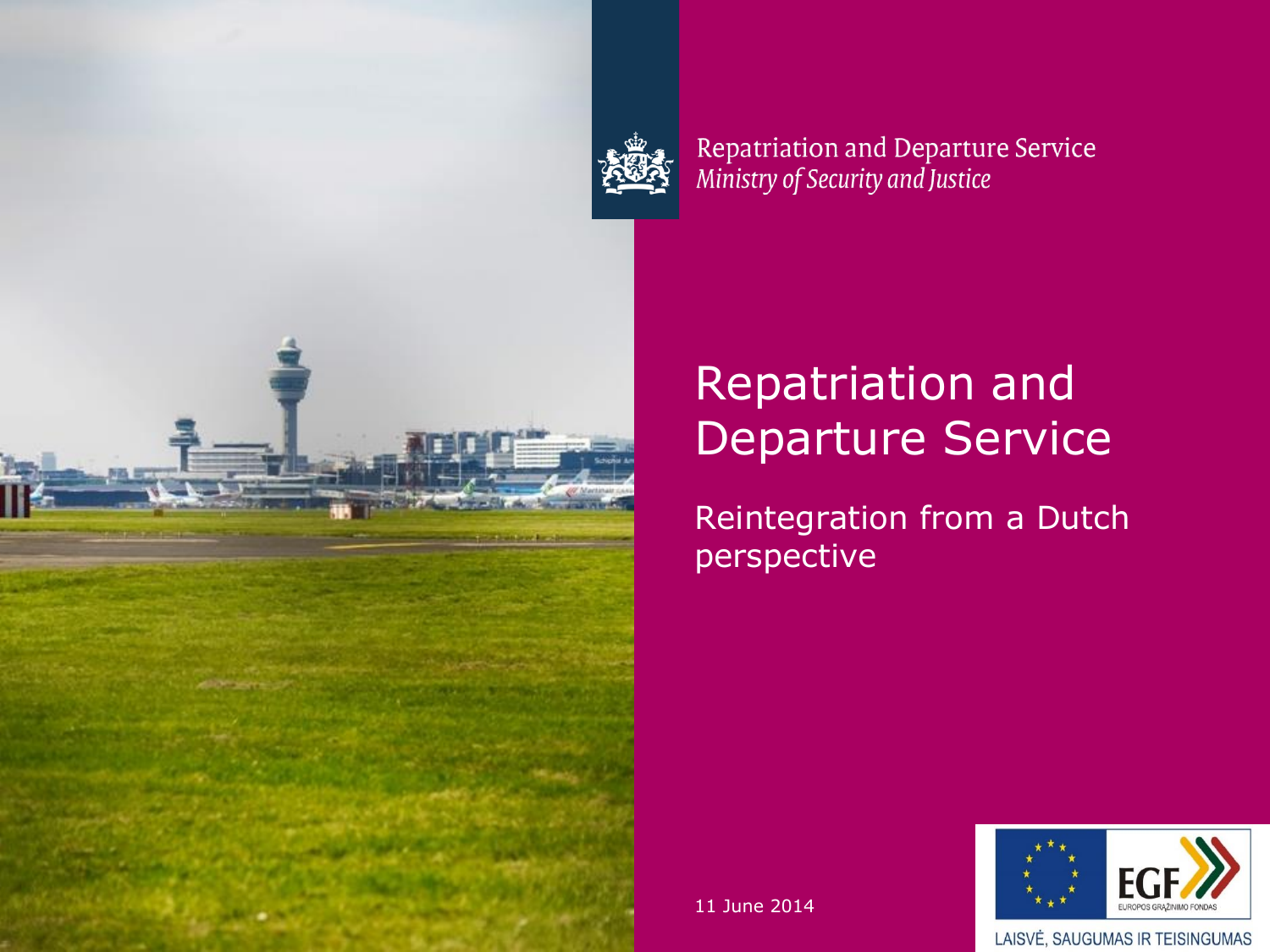

#### Introduction

- 1. Repatriation and Departure Service
- 2. Immigration process
- 3. Law, government policy, implementation
- 4. Policy and strategy on reintegration
- 5. Forms of reintegration assistance
- 6. Experiences and recommendations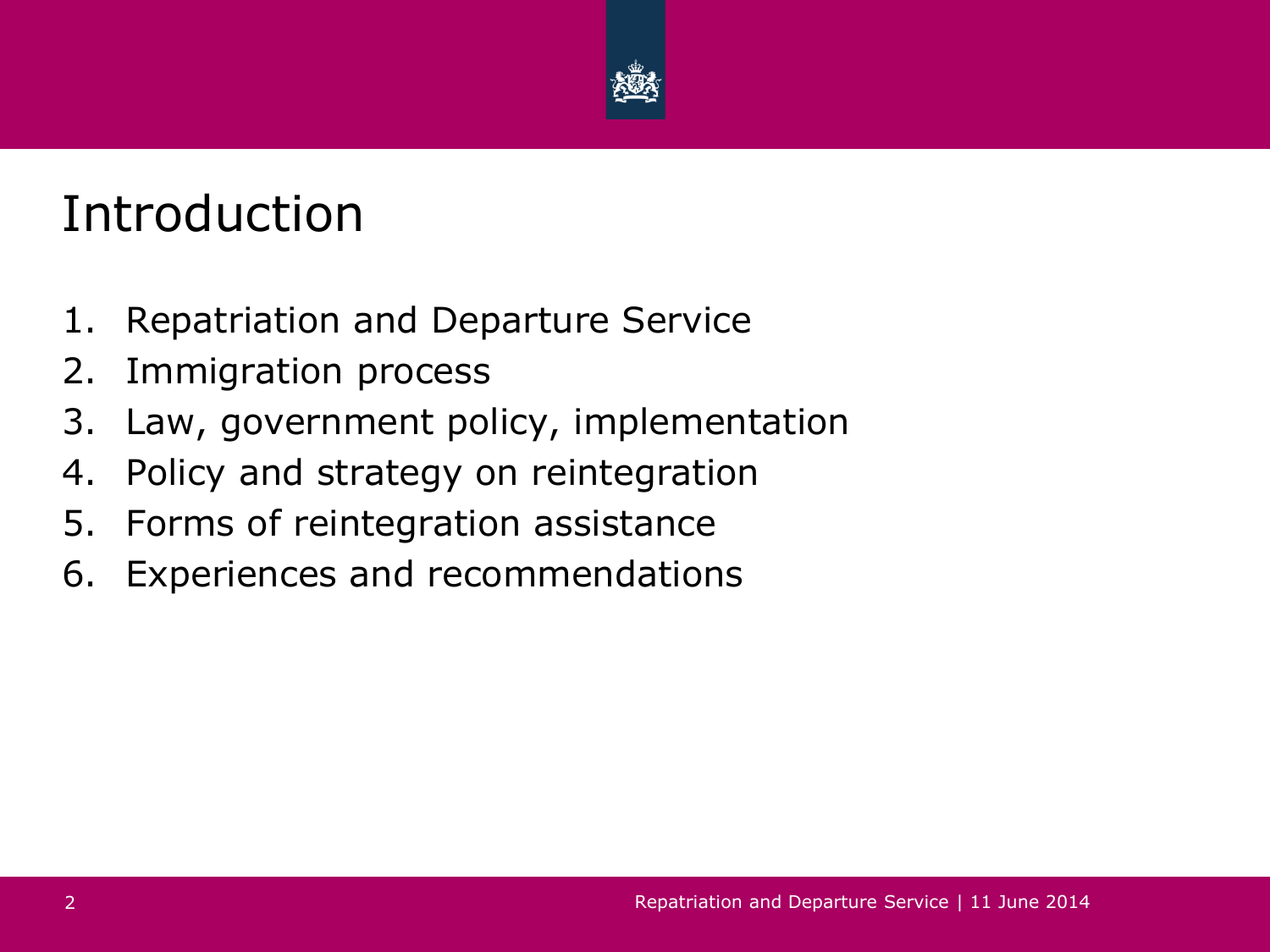

## 1. Repatriation and Departure Service

- Part of the Ministry of Security and Justice
- Two implementation directorates: Repatriation and Expulsion and Detention
- Directorate International Affairs
- Staff divisions: Implementation and Policy and Operational Management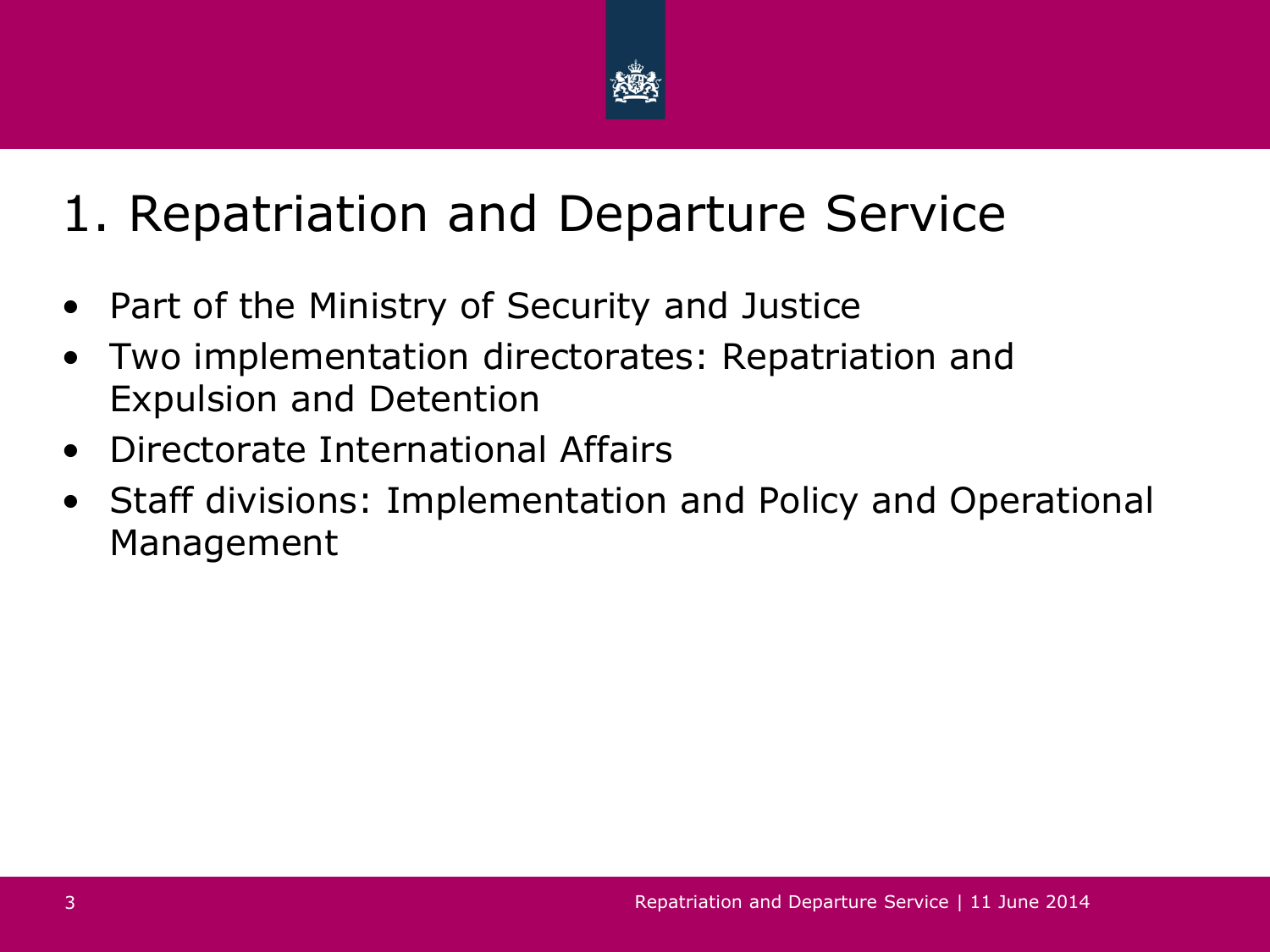

#### 2. Immigration process

- Access: Royal Netherlands Military Constabulary and Seaport Police
- Admission: Immigration and naturalisation Service
- Supervision: Aliens Police and Royal Netherlands Constabulary
- Repatriation: Repatriation and Departure Service and Royal Netherland Constabulary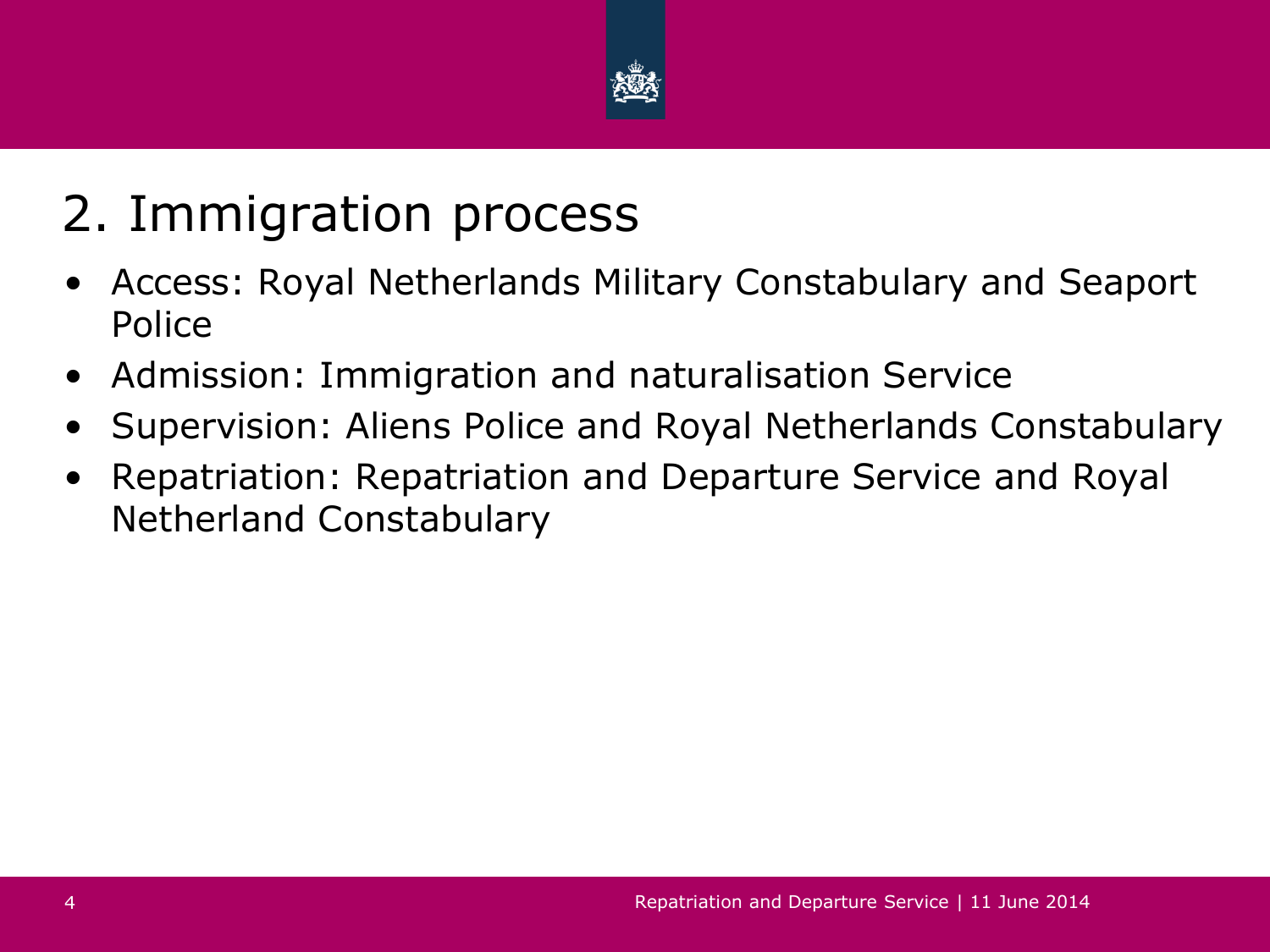

## 3. Law, government policy, implementation

- Law: Aliens Act 2000
- Government policy; Aliens act implementation guidelines
- Implementation procedural protocols
- ECPHR, European regulations, Constitution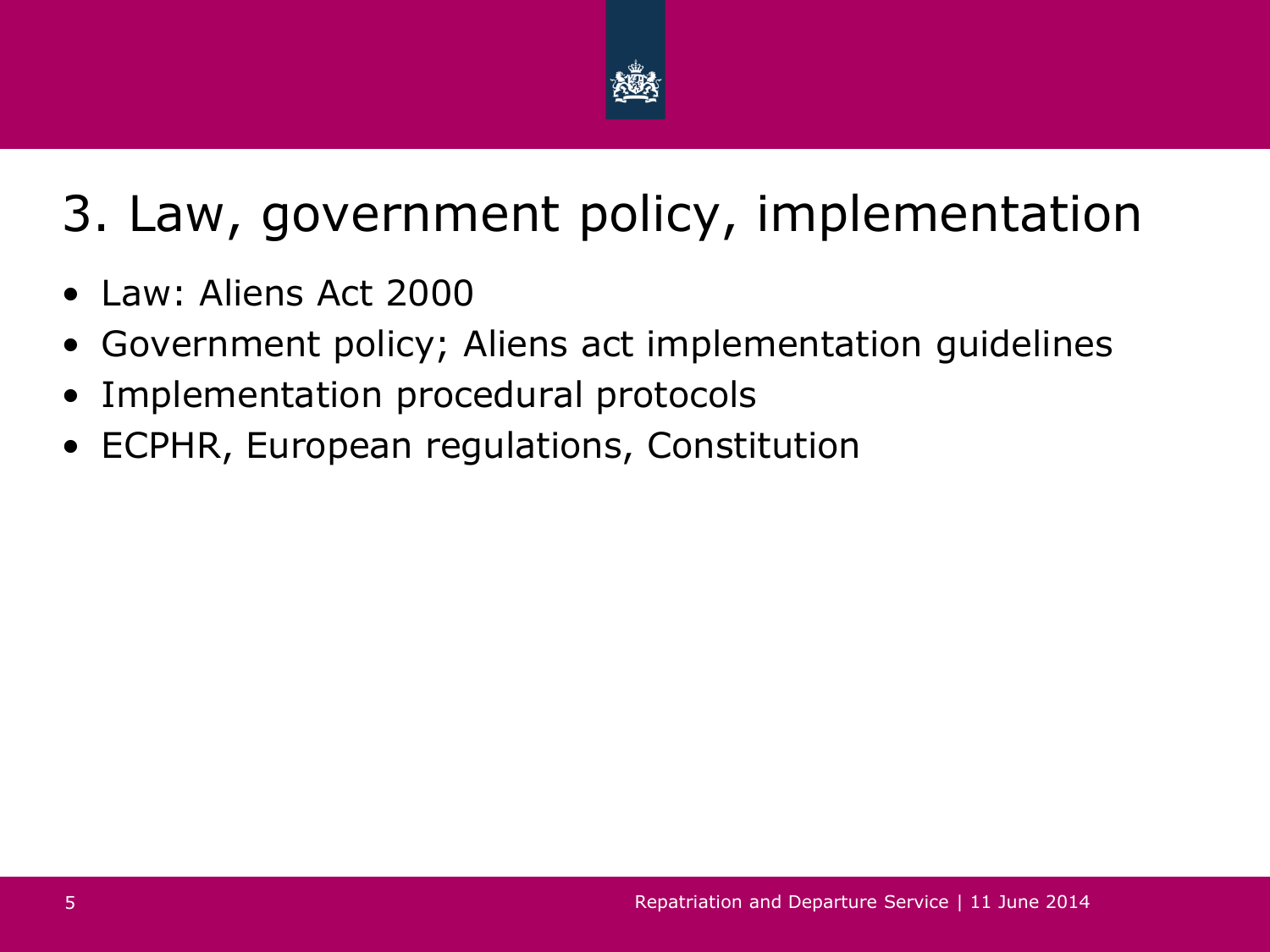

## 4. Policy and strategy on reintegration

- Aliens Act 2000 and Aliens Return Directive: alien is responsible for his own departure and assistance has to be available
- Voluntary return when possible, forced return when necessary
- Effective forced return is the most important stimulus for voluntary return
- **Extra attention for priority countries**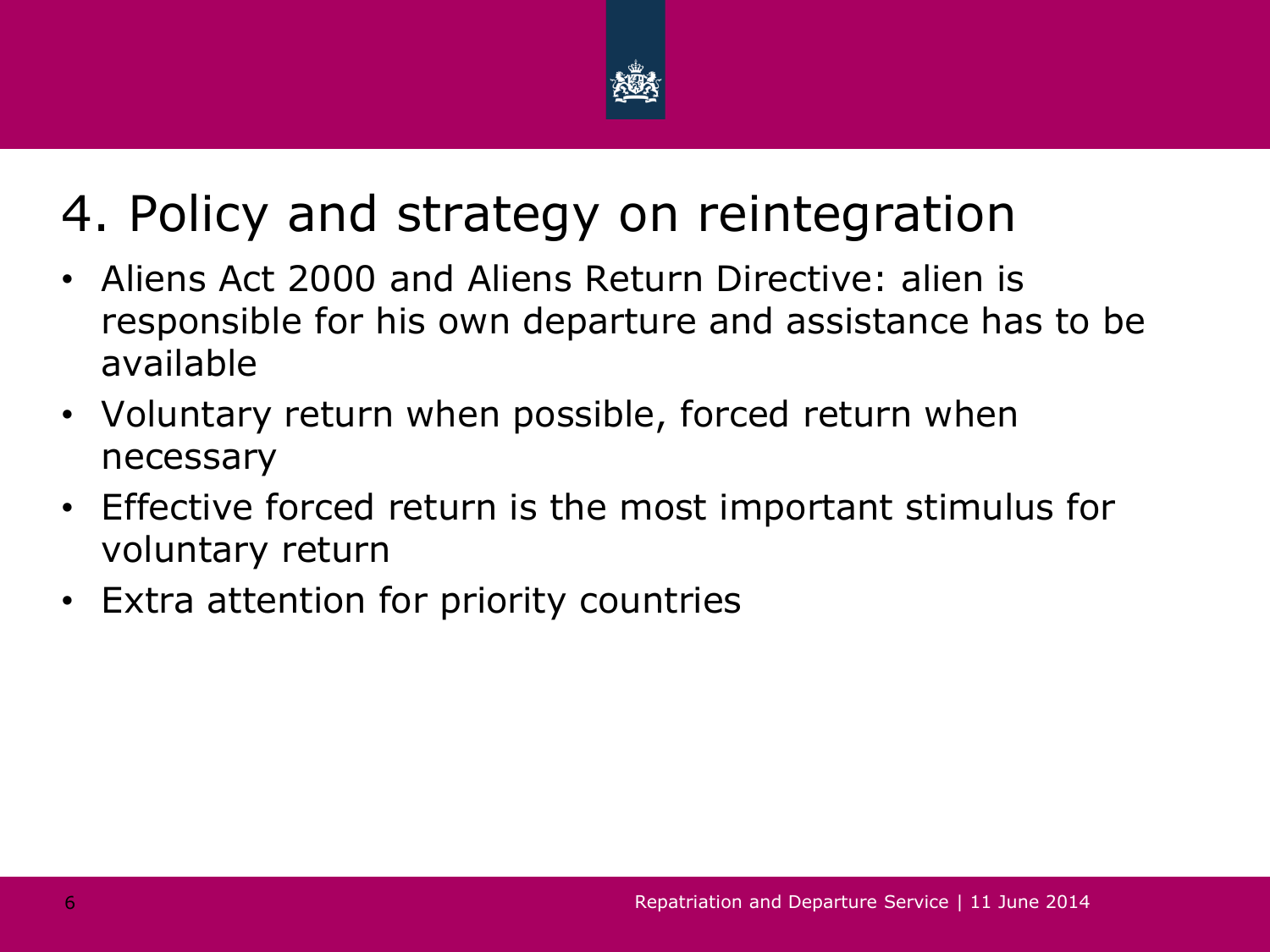

### 5. Forms of reintegration assistance

- Basic support: Return and Emigration of Aliens from The Netherlands (REAN) programme
- In-cash support: arrangement for reintegration upon return (HRT)
- In-kind support: different return projects
- Direct facilitation by R&DS